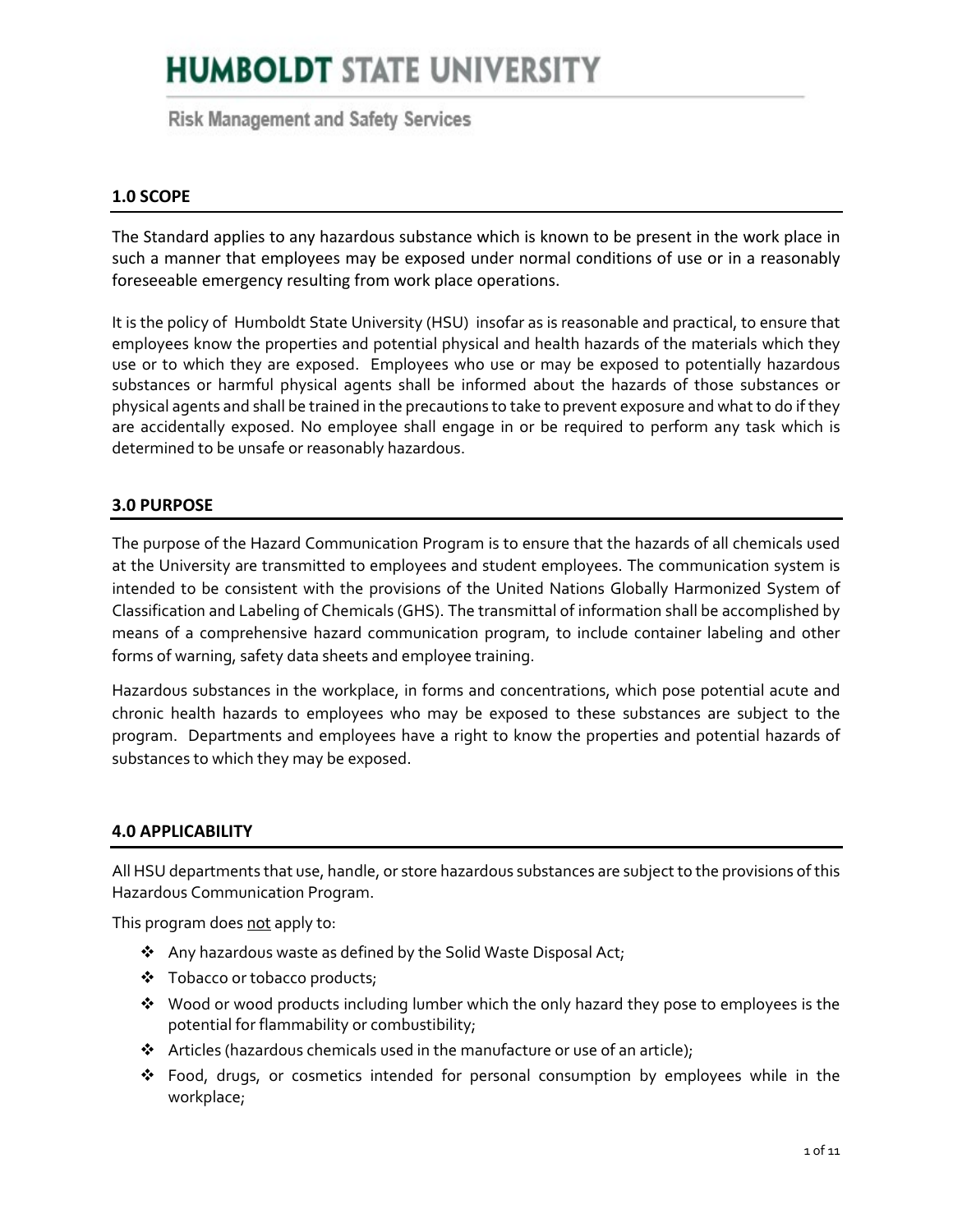- Any distilled spirits (beverage alcohols), wine, or malt beverage intended for nonindustrial use, as such terms are defined in the Federal Alcohol Administration Act (27 U.S.C. 201 et seq.) and regulations issued under that Act, when subject to the labeling requirements of that Act and labeling regulations issued under that Act by the Bureau of Alcohol, Tobacco, Firearms and Explosives;
- Consumer products packaged for distribution to, and use by, the general public, provided that employee exposure to the product is not significantly greater than the consumer exposure occurring during the principal consumer use of the product;
- The use of chemical in compliance with regulations of the Director of the Department of Pesticide Regulation issued pursuant to section 12981 of the Food and Agricultural Code.
- Work operations where employees only handle chemicals in sealed containers which are not opened under normal conditions of use (as in warehousing, or transportation); however, this section does apply to these operations as follows:
	- The University shall ensure that labels on incoming containers of hazardous chemicals are not removed or defaced; [includes compliance with CCR T8 5194.1]
	- The University shall ensure that the safety data sheets are readily accessible to employees during each work shift in their work area;
	- The University shall ensure that employees are provided with training and information, at minimum, on the Globally Harmonized System of Classification and Labeling of Chemicals (GHS) and to the extent necessary to protect them in the event of a spill of leak of a hazardous chemical from a sealed container.
- Chemicals that do not have hazardous characteristics

### **5.0 RESPONSIBILITIES**

The Risk Management and Safety Services Department (RM&SS) shall develop, implement, and monitor the Hazard Communication Program and assist, support and counsel departments with program compliance.

Supervisors are responsible for ensuring that the inventory of hazardous chemicals is maintained and kept current, confirming SDS' are readily available in the workplace, employees receive required training and information and workplace program implementation.

Multi-employer worksites shall establish employer to employer precautionary measures to protect and inform employees sharing work areas that store, handle or use chemicals, of the hazards they may be exposed to while performing their work. Methods of communication shall include labeling system and availability and access to SDS'

Departments are responsible for outside contractors, sponsored by their department, to disclose their chemical inventory and provide copies of SDS' for any hazardous chemical being used in the same work area with University employees. (Copies of contractor SDS' shall be forwarded to RM&SS). Departments shall notify outside contractors of the hazards in the areas where they will be working.

Chemical manufacturers are responsible for classifying the potential hazards of chemicals, and communicating information concerning hazards and appropriate protective measures. Distributors are responsible for transmitting this information to employers receiving these products.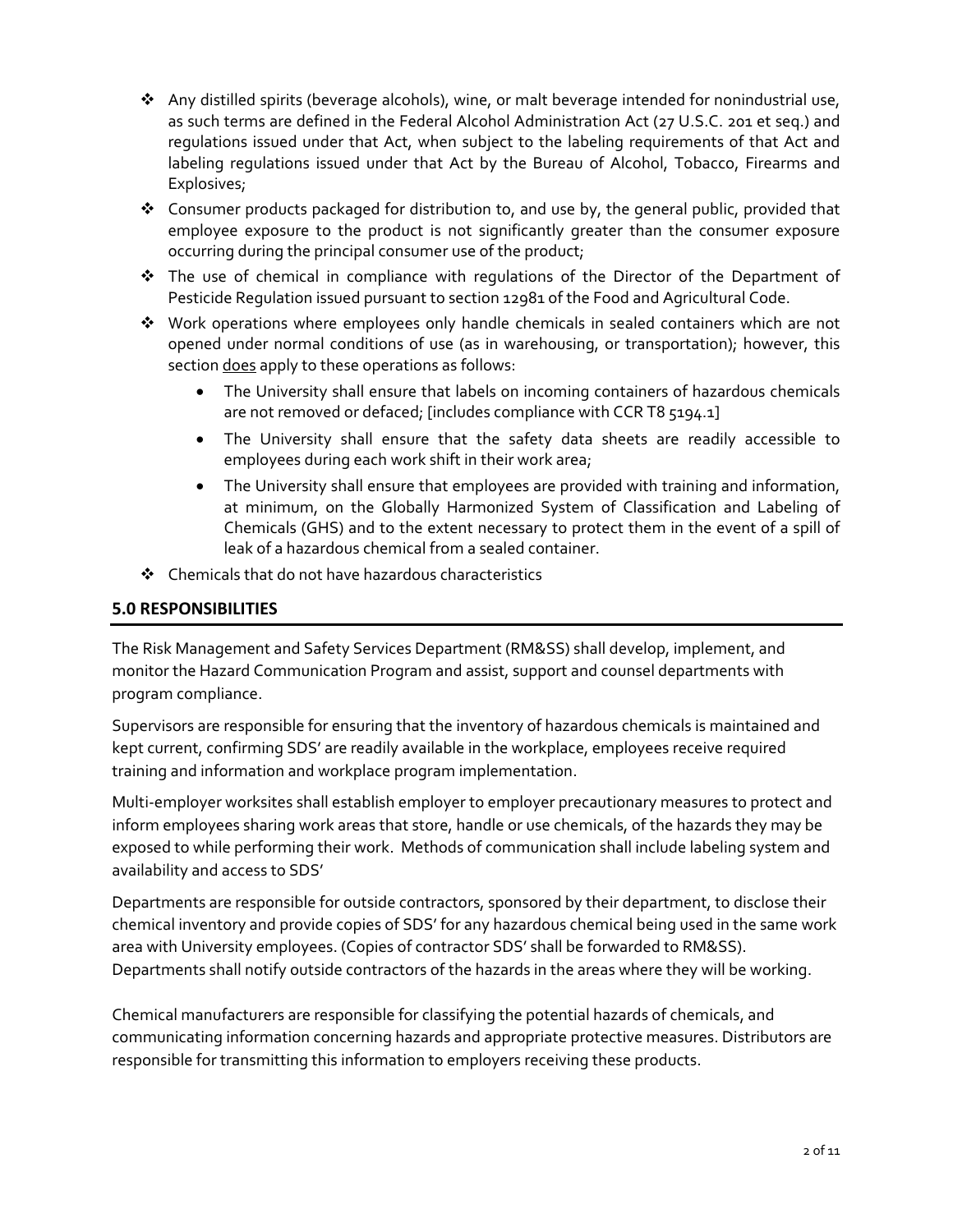# **6.0 DEFINITIONS**

#### *Article.*

A manufactured item: (1) Which is formed to a specific shape or design during manufacture; (2) which has end use function(s) dependent in whole or in part upon it shape or design during end use; and (3) which does not release, or otherwise result in exposure to, a hazardous chemical under normal conditions of use or in a reasonably foreseeable emergency resulting from workplace operations.

#### *CAS number.*

The unique identification number assigned by the Chemical Abstracts Service to specific chemical substances.

#### *Chemical.*

Any substance, or mixture of substances.

#### *Chemical name.*

The scientific designation of a chemical in accordance with the nomenclature system developed by the International Union of Pure and Applied Chemistry (IUPAC) or the Chemical Abstracts Service (CAS) rules of nomenclature, or a name which will clearly identify the chemical for the purpose of conducting a hazard classification.

#### *Classification.*

Identification of relevant data regarding the hazards of a chemical; review of those data to ascertain the hazards associated with the chemical; and decision regarding whether the chemical will be classified as hazardous according to the definition of hazardous chemical in this section. In addition, classification for health and physical hazards includes the determination of the degree of hazard, where appropriate, by comparing the data with the criteria for health and physical hazards.

#### *Combustible liquid.*

Any liquid having a flashpoint greater than 199.4°F (93°C) (formerly designated Class IIIB Combustible liquids).

#### *Common name.*

Any designation or identification such as code name, code number, trade name, brand name or generic name used to identify a chemical other than by its chemical name.

#### *Container.*

Any bag, barrel, bottle, box, can, cylinder, drum, reaction vessel, storage tank, tank truck, or the like that contains a hazardous chemical. For purposes of this section, pipes or piping systems are not considered to be containers.

#### *Designated representative.*

Any individual or organization to whom an employee gives written authorization to exercise such employee's rights under this section. A recognized or certified collective bargaining agent shall be treated automatically as a designated representative without regard to written employee authorization.

#### *Distributor.*

A business, other than a manufacturer or importer, which supplies hazardous chemicals to other distributors or to employers.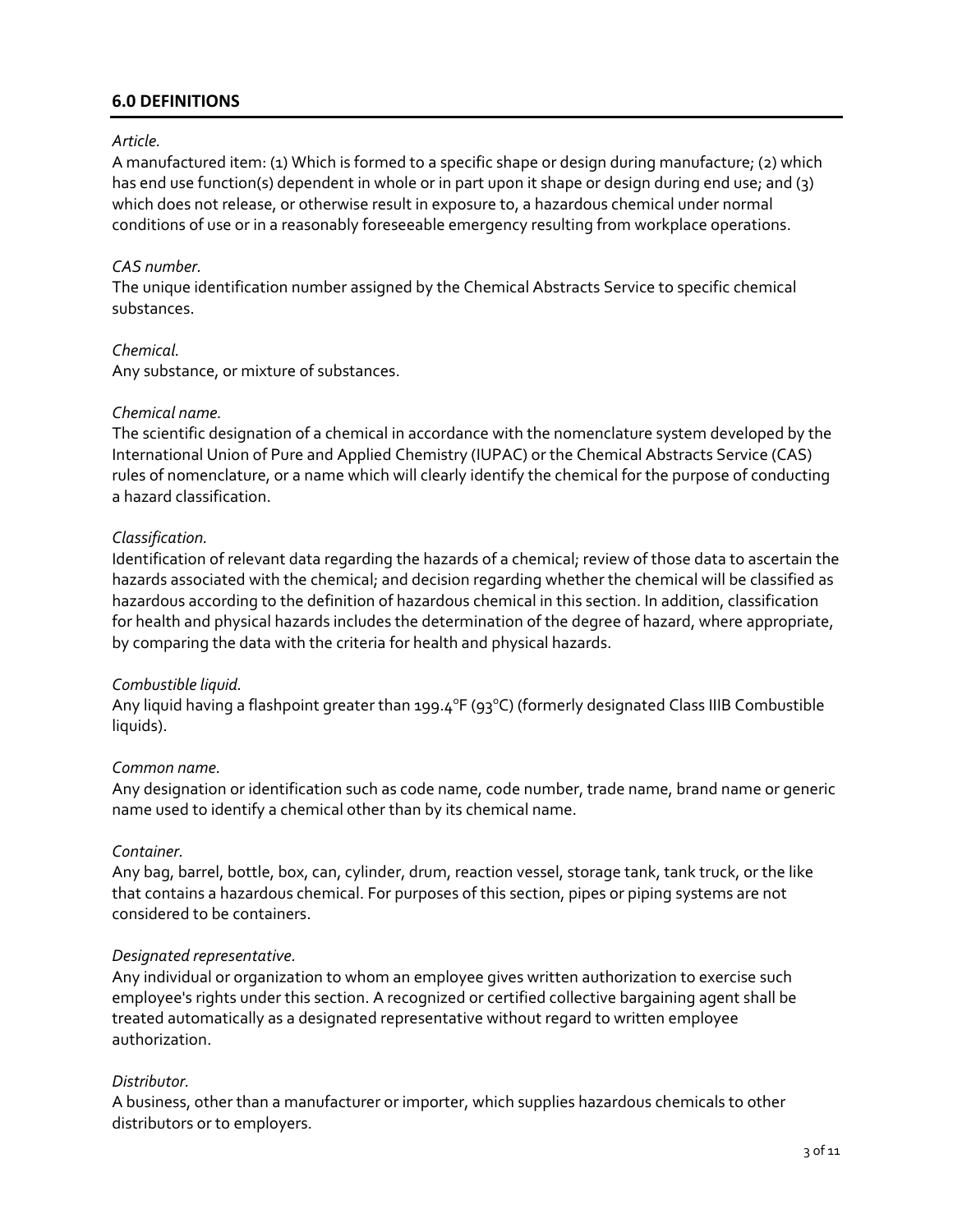### *Emergency.*

Any potential occurrence such as, but not limited to, equipment failure, rupture of containers, or failure of control equipment, which may or does result in a release of a hazardous chemical into the workplace

#### *Employee.*

.

Every person who is required or directed by any employer, to engage in any employment, or to go to work or be at any time in any place of employment.

#### *Employer.*

#### Employer means:

- (A) The State and every State agency.
- (B) Each county, city, district, and all public and quasi-public corporations and public agencies therein.
- (C) Every person including any public service corporation, which has any natural person in service.
- (D) The legal representative of any deceased employer.

#### *Exposure or Exposed.*

Any situation arising from work operation where an employee may ingest, inhale, absorb through the skin or eyes, or otherwise come into contact with a hazardous chemical.

#### *Hazard category.*

The division of criteria within each hazard class, e.g., oral acute toxicity and flammable liquids include four hazard categories. These categories compare hazard severity within a hazard class and should not be taken as a comparison of hazard categories more generally.

#### *Hazard class.*

The nature of the physical or health hazards, e.g., flammable solid, carcinogen, oral acute toxicity.

#### *Hazard not otherwise classified (HNOC).*

An adverse physical or health effect identified through evaluation of scientific evidence during the classification process that does not meet the specified criteria for the physical and health hazard classes addressed in this section. This does not extend coverage to adverse physical and health effects for which there is a hazard class addressed in this section, but the effect either falls below the cut-off value/concentration limit of the hazard class or is under a GHS hazard category that has not been adopted by OSHA (e.g., acute toxicity Category 5).

#### *Hazard statement.*

A statement assigned to a hazard class and category that describes the nature of the hazard(s) of a chemical, including, where appropriate, the degree of hazard.

#### *Hazardous chemical.*

Any chemical which is classified as a physical hazard or a health hazard, a simple asphyxiant, combustible dust, pyrophoric gas, a hazard not otherwise classified, or is included in the List of Hazardous Substances prepared by the Director of Industrial Relations pursuant to Labor Code section 6382.

#### *Health hazard.*

A chemical which is classified as posing one of the following hazardous effects: acute toxicity (any route of exposure); skin corrosion or irritation; serious eye damage or eye irritation; respiratory or skin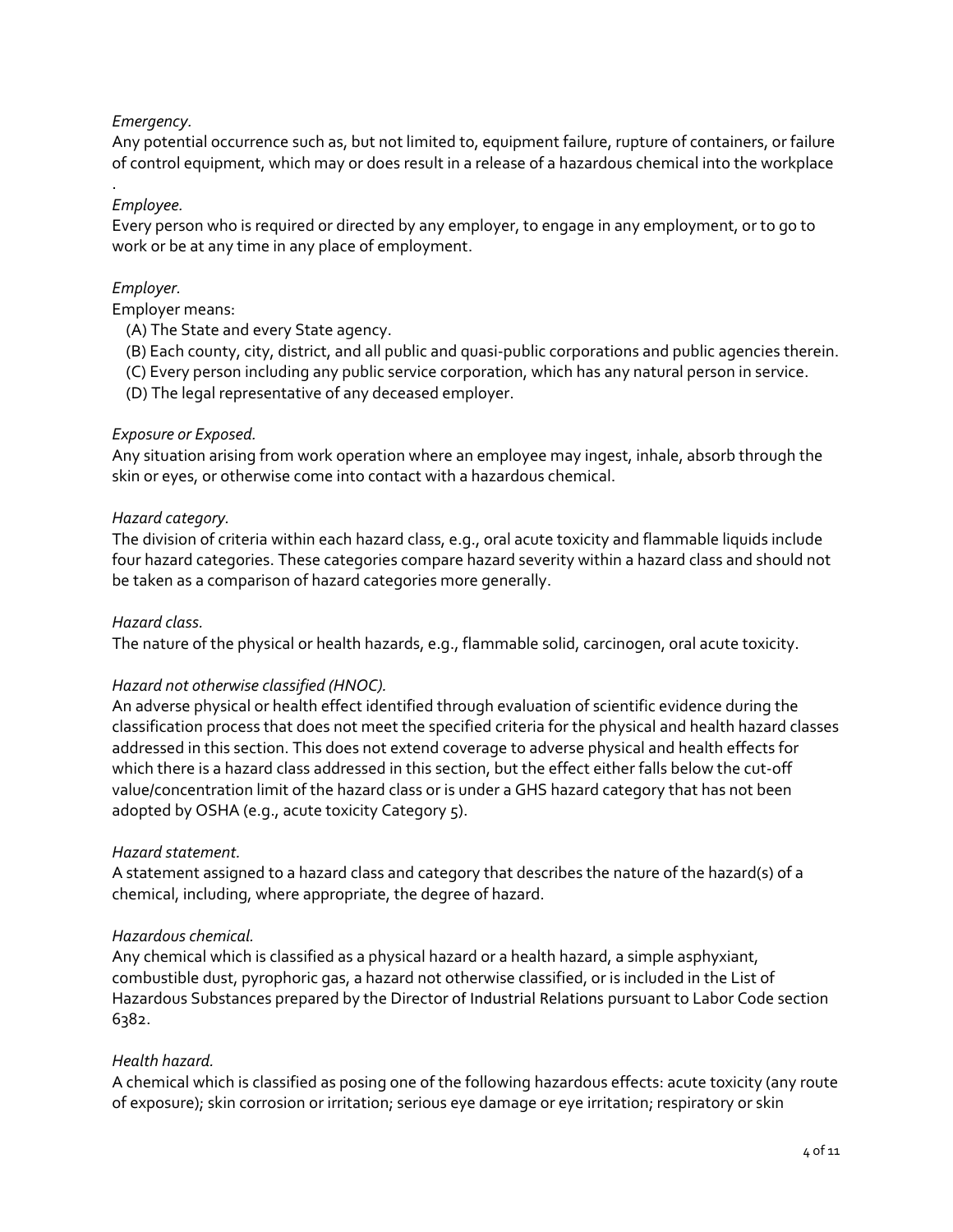sensitization; germ cell mutagenicity; carcinogenicity; reproductive toxicity; specific target organ toxicity (single or repeated exposure); or aspiration hazard.

#### *Immediate use.*

The hazardous chemical will be under the control of and used only by the person who transfers it from a labeled container and only within the work shift in which it is transferred.

#### *Importer.*

The first business with employees within the Customs Territory of the United States which receives hazardous chemicals produced in other countries for the purpose of supplying them to distributors or purchasers within the United States.

#### *Label.*

An appropriate group of written, printed or graphic information elements concerning a hazardous chemical that is affixed to, printed on, or attached to the immediate container of a hazardous chemical, or to the outside packaging.

#### *Label elements.*

The specified pictogram, hazard statement, signal word and precautionary statement for each hazard class and category.

#### *Manufacturer.*

A person who produces, synthesizes, extracts, or otherwise makes a hazardous chemical.

#### *Mixture.*

A combination or a solution composed of two or more substances in which they do not react. NIOSH. The National Institute for Occupational Safety and Health, U.S. Department of Health and Human Services.

# *Physical hazard.*

A chemical that is classified as posing one of the following hazardous effects: explosive; flammable (gases, aerosols, liquids, or solids); oxidizer (liquid, solid or gas); self-reactive; pyrophoric (liquid or solid); self-heating; organic peroxide; corrosive to metal; gas under pressure; combustible liquid; waterreactive; or in contact with water emits flammable gas. See Appendix B to T8 CCR section 5194 - Physical Hazard Criteria.

# *Pictogram.*

A composition that may include a symbol plus other graphic elements, such as a border, background pattern, or color, that is intended to convey specific information about the hazards of a chemical. Eight pictograms are designated under this standard for application to a hazard category.

#### *Precautionary statement.*

A phrase that describes recommended measures that should be taken to minimize or prevent adverse effects resulting from exposure to a hazardous chemical, or improper storage or handling.

# *Produce.*

To manufacture, process, formulate, repackage, or relabel.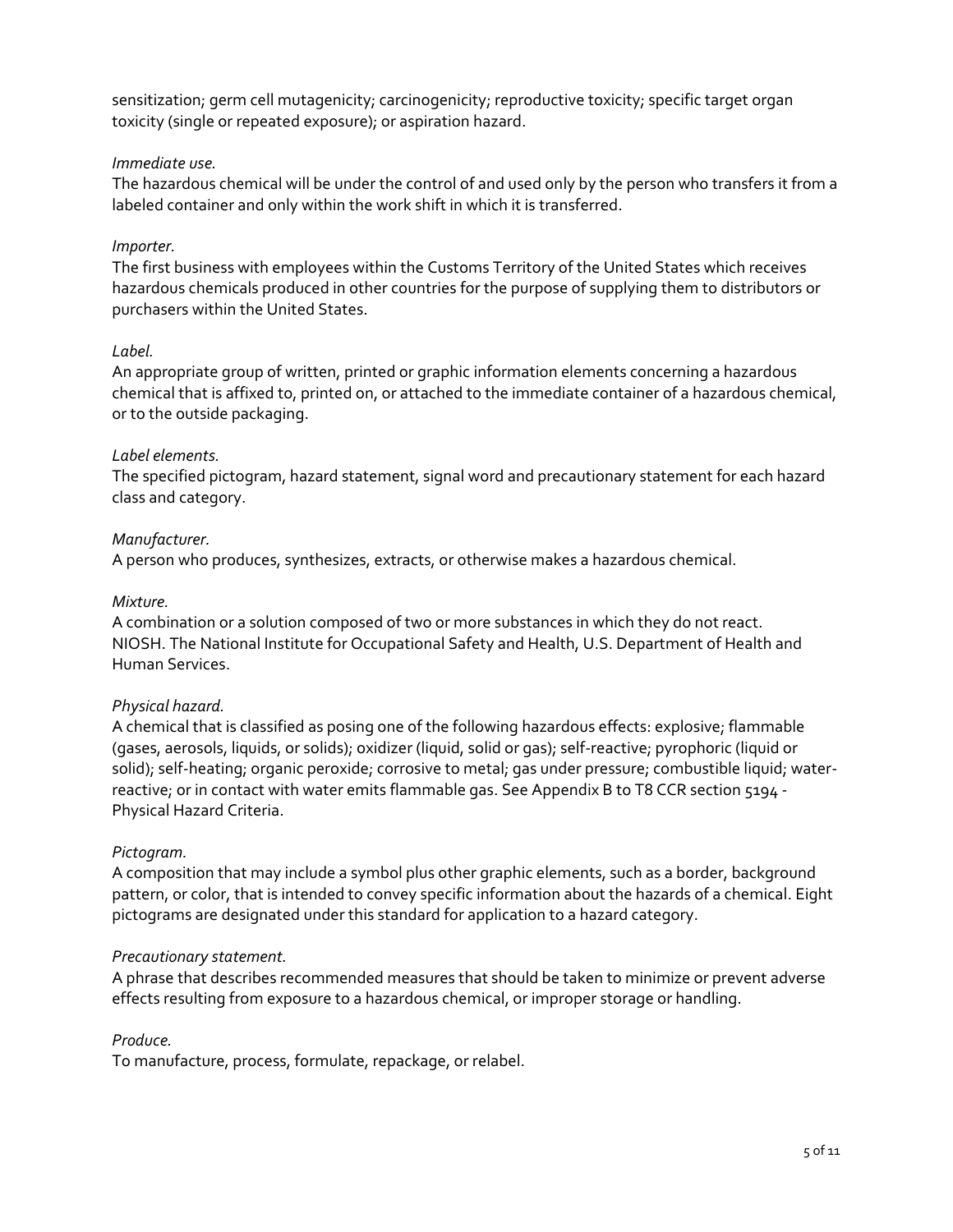### *Product identifier.*

The name or number used for a hazardous chemical on a label or in the SDS. It provides a unique means by which the user can identify the chemical. The product identifier used shall permit cross-references to be made among the list of hazardous chemicals required in the written hazard communication program, the label and the SDS.

#### *Pyrophoric gas.*

A chemical in a gaseous state that will ignite spontaneously in air at a temperature of 130 degrees F (54.4 degrees C) or below.

#### *Responsible party.*

Someone who can provide additional information on the hazardous chemical and appropriate emergency procedures, if necessary.

#### *Safety data sheet (SDS).*

Written or printed material concerning a hazardous chemical that is prepared in accordance with T8 CCR section  $5194(q)$ .

#### *Signal word.*

A word used to indicate the relative level of severity of hazard and alert the reader to a potential hazard on the label. The signal words used in this section are "danger" and "warning." "Danger" is used for the more severe hazards, while "warning" is used for the less severe.

#### *Simple Asphyxiant.*

A substance or mixture that displaces oxygen in the ambient atmosphere, and can thus cause oxygen deprivation in those who are exposed, leading to unconsciousness and death.

# *Specific chemical identity.*

The chemical name, Chemical Abstracts Service (CAS) Registry Number, or any other information that reveals the precise chemical designation of the substance.

# *Substance.*

Chemical elements and their compounds in the natural state or obtained by any production process, including any additive necessary to preserve the stability of the product and any impurities deriving from the process used, but excluding any solvent which may be separated without affecting the stability of the substance or changing its composition.

#### *Trade secret.*

Any confidential formula, pattern, process, device, information, or compilation of information which gives its user an opportunity to obtain a business advantage over competitors who do not know or use it. A trade secret shall not include chemical identity information which is readily discoverable through qualitative analysis. Appendix E to T8 CCR section 5194-Definition of Trade Secret sets out the criteria to be used in evaluating trade secrets.

#### *Use.*

To package, handle, react, or transfer.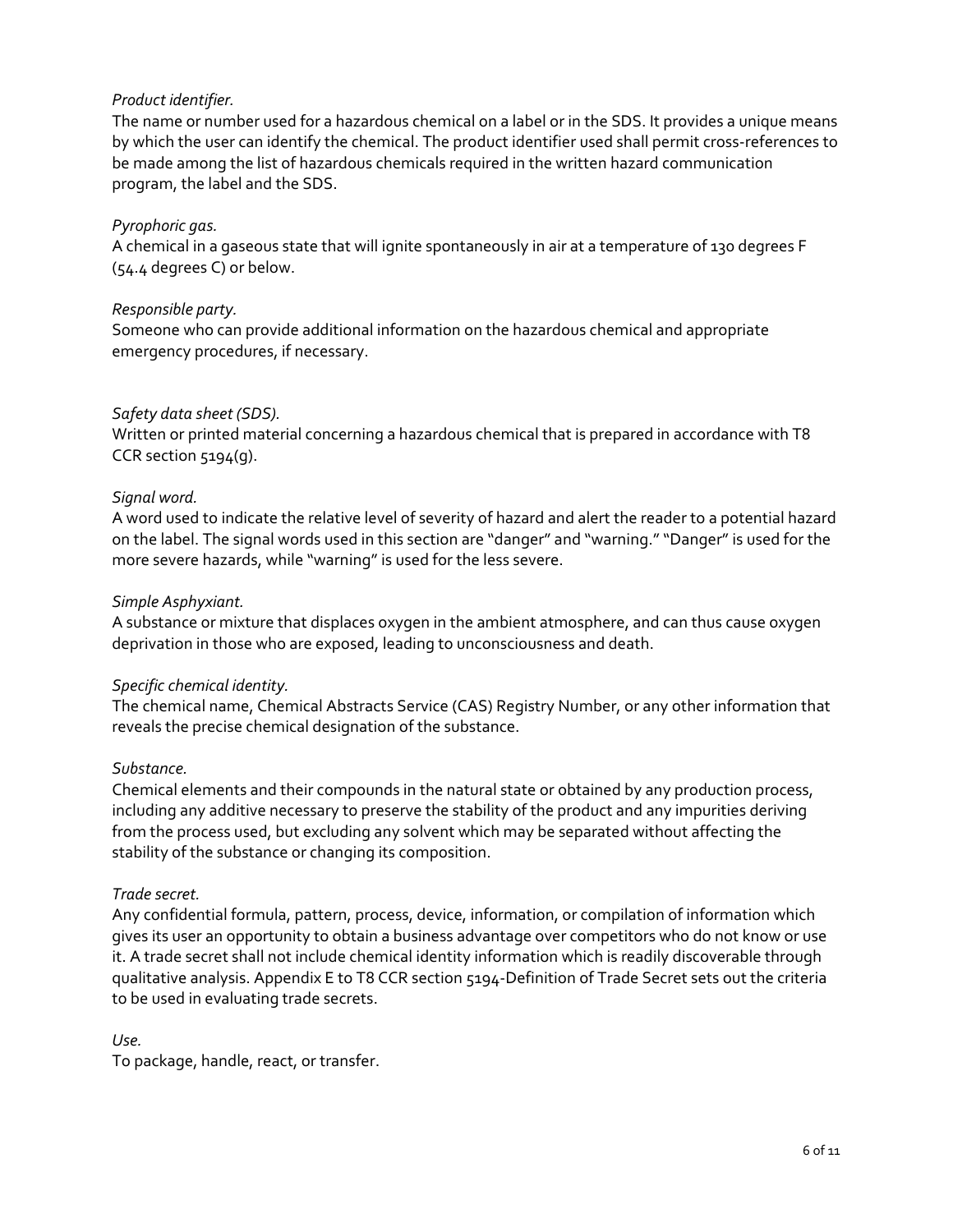# *Work area.*

A room or defined space in a workplace where hazardous chemicals are produced or used, and where employees are present.

# *Workplace.*

Any place, and the premises appurtenant thereto, where employment is carried on, except a place the health and safety jurisdiction over which is vested by law in, and actively exercised by, any state or federal agency other than the Division of Occupational Safety and Health (Cal/OSHA), California Department of Industrial Relations, or designee.

# **7.0 LABELS AND OTHER FORMS OF WARNING**

Manufacturer labels are required to meet the provisions of the UN Globally Harmonized System of Classification and Labeling of Chemicals (GHS). Manufacturers, importers, or distributors shall ensure that each container of hazardous chemicals leaving the workplace is labeled, tagged, or marked in accordance with this section in a manner which does not conflict with the requirements of the Hazardous Materials Transportation Act (18 U.S.C. 1801 et seq.) and regulations issued under that Act by the Department of Transportation.

Employees shall not remove labels on shipped containers or intentionally deface existing labels unless immediately relabeled with the required information. Labels must be legible, in English (other languages may also be included if appropriate), and prominently displayed on the container. Hazard communication labeling is not required when decanting for immediate use.

Containers of hazardous chemicals in the workplace shall be labeled, tagged or marked with the product identifier with signal word, hazard statement(s), pictogram(s), precautionary statement(s), symbols; or product identifier and words, pictures, symbols, or combination thereof, which provide at least general information regarding the hazards of the chemicals, and which, in conjunction with the other information immediately available to employees under the hazard communication program, will provide employees with the specific information regarding the physical and health hazards of the hazardous chemical.

# **8.0 SAFETY DATA SHEETS**

Each Department subject to the applicability of CCR T8 section 5194 shall maintain a copy of the SDS for each hazardous substance used or stored by the department. Departments shall ensure that this information is readily accessible during each work shift to employees when they are in their work area(s). Each SDS shall be in English and shall contain safety information in lay terms about the product.

Electronic copies are permitted as long as there are no restrictions to "immediate employee access in each workplace". The RM&SS dept. will instruct users how to access SDS' from UNHCems, the chemical inventory database. User may opt to keep hardcopies in binders, instead of using the online system which can be downloaded and printed out from the chemical inventory which pertains to the chemicals in the immediate work area.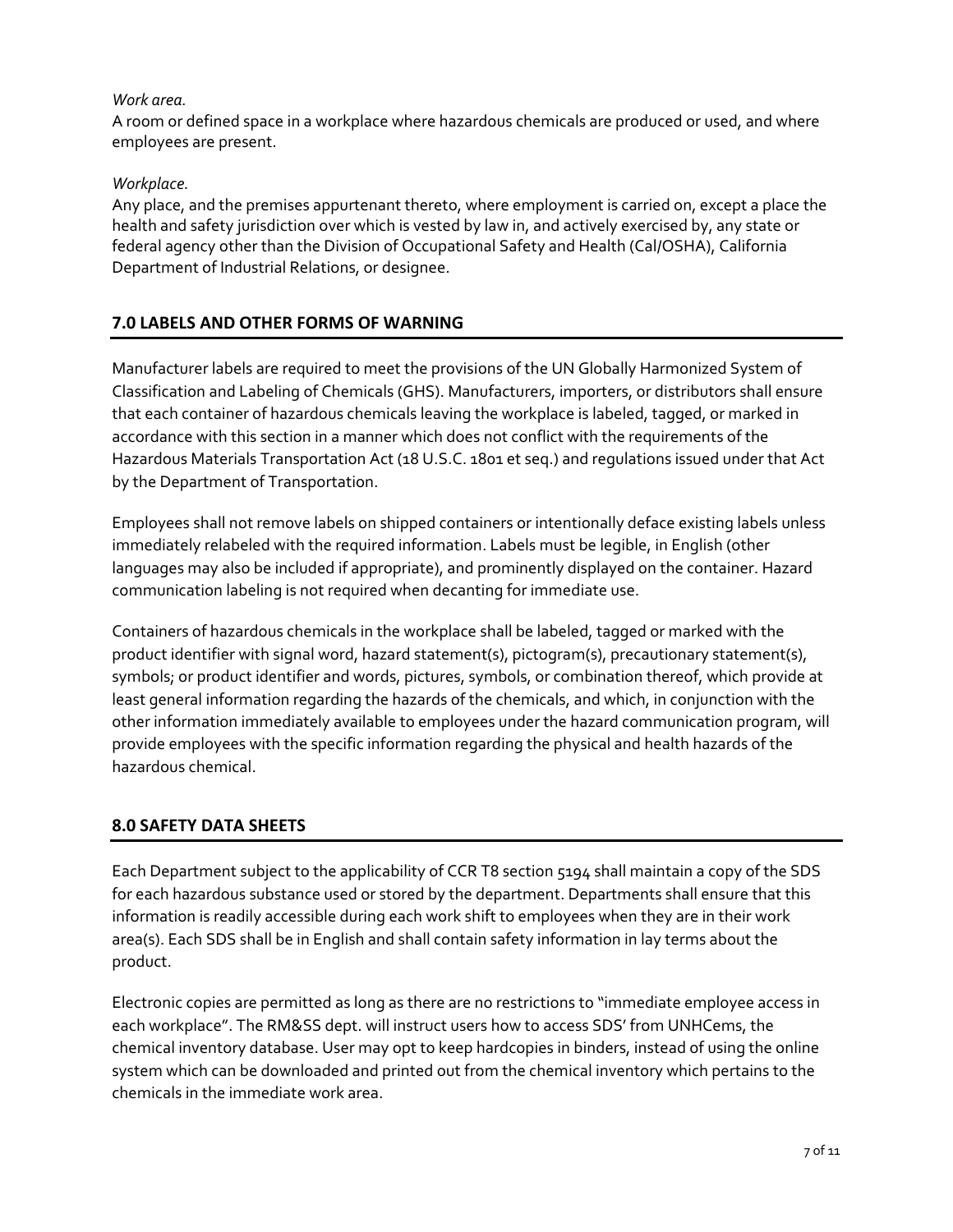Additionally, a download of all SDS's in each work areas, should be maintained on an external hard drive for access in case the database is inaccessible. Additional product specific safety information may be obtained electronically through the QR code on the manufacturer's label when available.

If a SDS is not provided by a manufacturer and a copy cannot be obtained from the manufacturer or download off the internet, contact RM&SS for assistance.

# **9.0 EMPLOYEE INFORMATION AND TRAINING**

The University shall provide employees with effective information and training on hazardous chemicals in their work area at the time of their initial assignment, and whenever a new chemical hazard is introduced into their work area. Information and training may relate to general classes of hazardous chemicals to the extent appropriate and related to reasonably foreseeable exposures of the job.

Chemical-specific information shall be communicated through labels and safety data sheets, and at minimum, awareness training on the Globally Harmonized System of Classification and Labeling of Chemicals (GHS).

Employees shall be informed of any operations in their work area where hazardous chemicals are present, list(s) of hazardous chemicals and safety data sheets for chemicals in their work area and the location and availability of the written hazard communication program.

Employees shall be trained on the content of the hazard communication program, including an explanation of the labels received on shipped containers, the workplace labeling system, the safety data sheet, and how employees can obtain and use the appropriate hazard information.

Employees shall be trained in the physical and health hazards, simple asphyxiation, as well as hazards not otherwise classified, of the chemicals in the work area, and the measures they can take to protect themselves from these hazards, including specific procedures the employer has implemented to protect employees from exposure to hazardous chemicals, such as appropriate work practices, emergency procedures, and personal protective equipment to be used.

Employees shall be trained in the methods and observations that may be used to detect the presence or release of a hazardous chemical in the work area (such as continuous monitoring devices, visual appearance or odor of hazardous chemicals when being released, etc.).

The University shall inform employees of the right to personally receive information regarding hazardous chemicals to which they may be exposed; for their physician or collective bargaining agent to receive information regarding hazardous chemicals to which the employee may be exposed; against discharge or other discrimination due to the employee's exercise of the rights afforded pursuant to the provisions of the Hazardous Substances Information and Training Act; and whenever the employer receives a new or revised safety data sheet. Such information shall be provided to employees on a timely basis (not to exceed 30 days after receipt) if the new information indicates significantly increased risks to, or measures necessary to protect, employee health as compared to those stated on a safety data sheet previously provided.

# **10.0 TRADE SECRETS**

The chemical manufacturer may withhold specific chemical identity of a hazardous chemical or exact percentage and concentration of a substance in a mixture provided that the specific information is a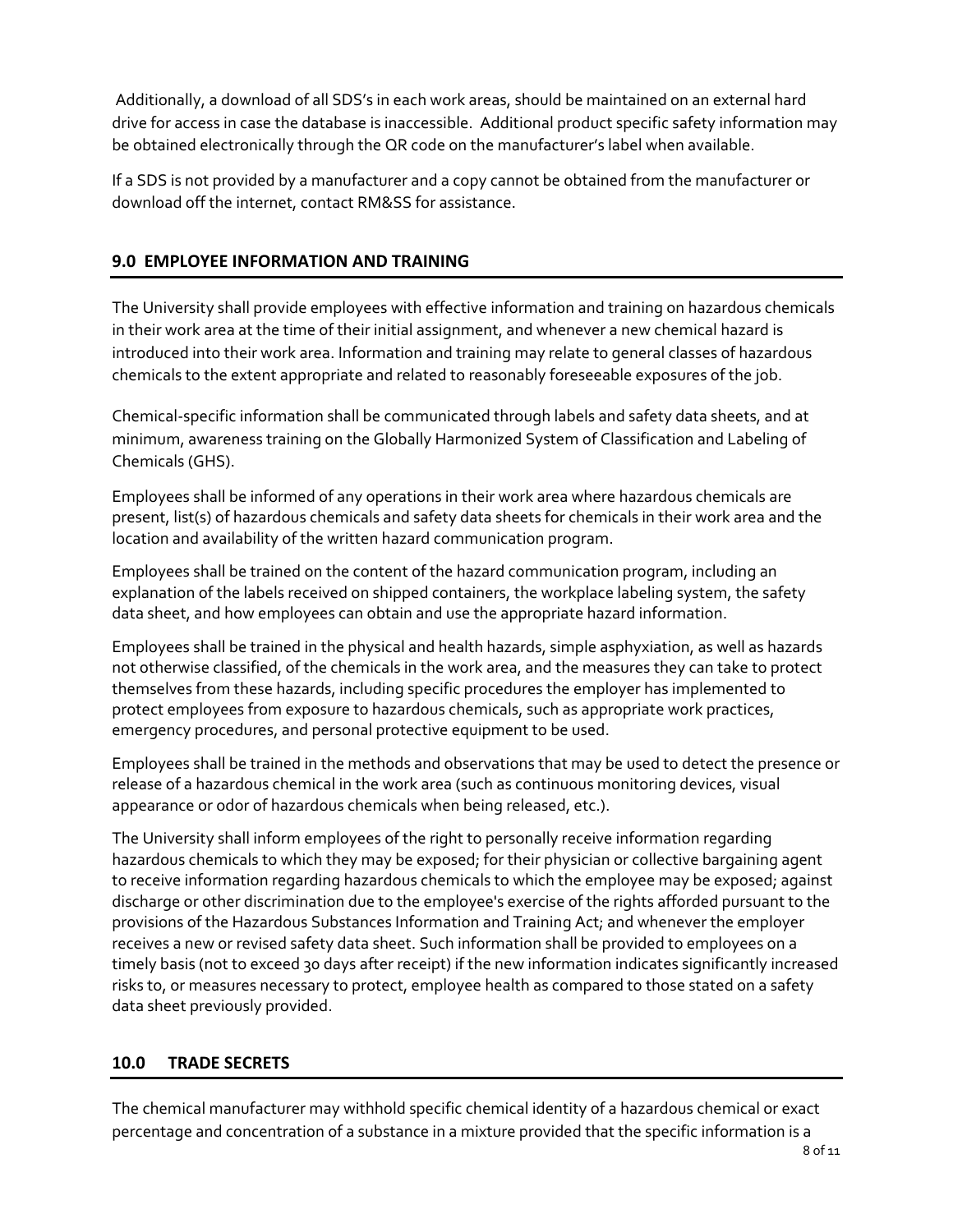trade secret and this designation can be supported and the properties and effects of the hazardous chemical are disclosed in the SDS.

Where a treating physician or nurse determines that a medical emergency exists and the specific chemical identity and/or specific percentage of composition of a hazardous chemical is necessary for emergency or first-aid treatment, the manufacturer shall immediately disclose the specific chemical identity or percentage composition of a trade secret chemical to that treating physician or nurse, regardless of the existence of a written statement of need or a confidentiality agreement.

In non-emergency situations, a manufacturer, upon request, shall disclose the specific chemical identity, percentage and composition, otherwise permitted to be withheld under CCR T8 section 5194(i)(1), to a health or safety professional (i.e., physician, nurse, industrial hygienist, safety professional, toxicologist, or epidemiologist) providing medical or other occupational health services to exposed employee(s), and to employees and designated representative if the conditions of 5194(i)(3) are met.

# **11.0 APPENDICES**

Appendix A - Global Harmonization Standard Reference Guide

# **12.0 Resources and citations**

Code of Federal Regulations, Title 29, Section 1910.1200. California Code of Regulations, Title 8, Sections 337-340.2, 5191, 5194 and 5194.1 <http://risksafety.humboldt.edu/chemical-labeling> <http://risksafety.humboldt.edu/chemical-inventory>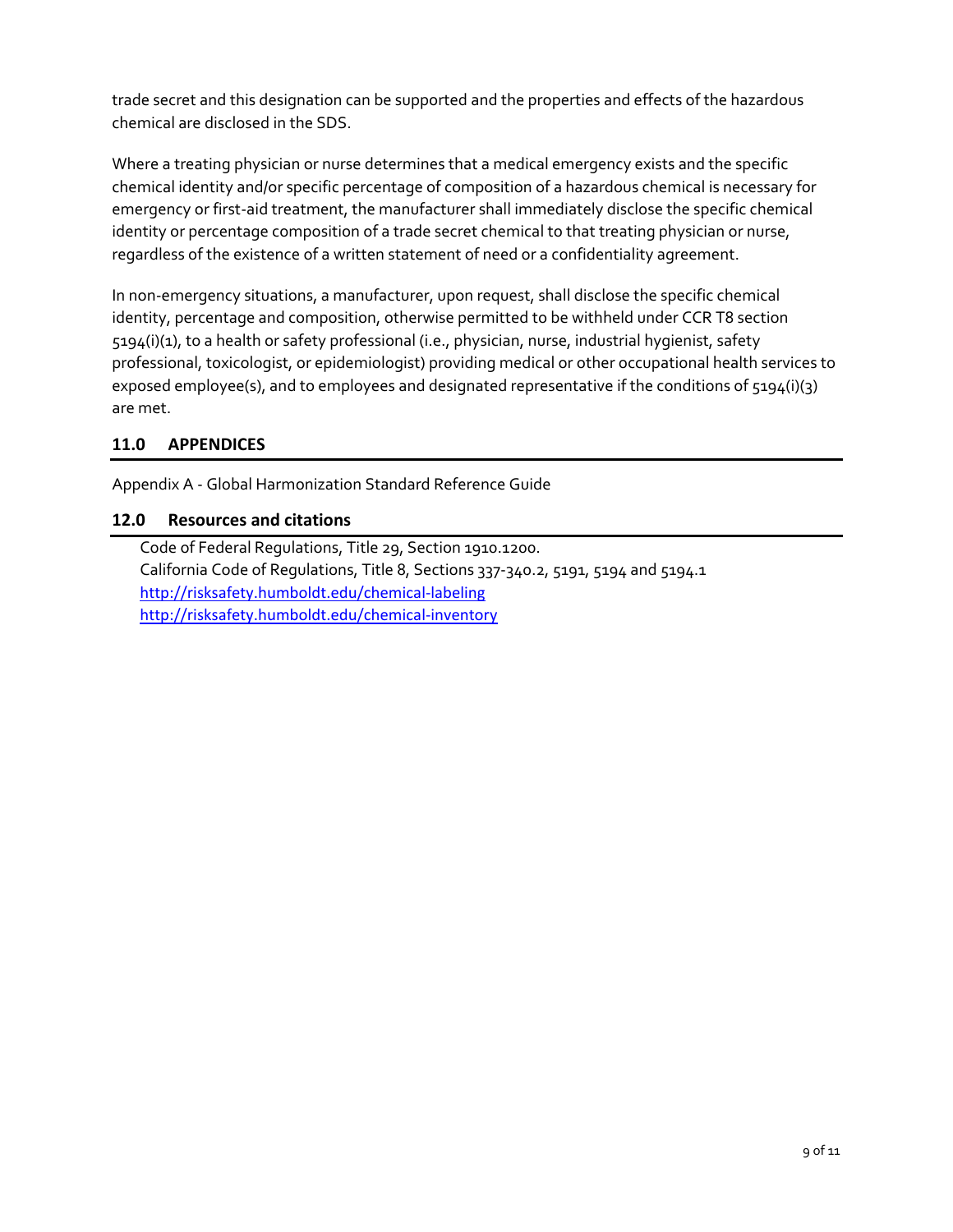# **APPENDIX A: Reference Guide: Global Harmonization Standard**

**Training:** Employer is required to train employees so they can recognize and understand the new **safety data sheets, labels, pictograms, hazard** and **precautionary statements**.

**Pictograms:** OSHA's required pictograms must be in the shape of a square set at a point and include a black hazard symbol on a white background with a red frame sufficiently wide enough to be clearly visible.



#### **Material Safety Data Sheets** now **Safety Data Sheets (SDS):**

They include 16 specific sections that will be consistent across all manufacturers. Each section is outlined below.

**Section 1: Identification of the substance or mixture and of the supplier:** Consist of a product identifier (the same one used on the GHS label), supplier or manufacture details, recommendations and restrictions of use, and an emergency telephone number.

**Section 2: Hazards identification:** Consists of the GHS classification of the substance and/or mixture, as well as any national or local information. GHS label elements, such as symbols (can be provided with the written name of the symbol or pictogram), precautionary statements and other hazards not covered by the GHS can also be provided in this section.

**Section 3: Composition/Information on ingredients:** Contains the chemical identity, common name and synonyms of the given substance and/or mixture. The chemical identity and concentration of all hazardous ingredients will be provided for all hazardous mixtures. CAS numbers, EC numbers, impurities and stabilizing additives should also be provided in this section.

**Section 4: First aid measures:** Consists of descriptions for necessary measures that are subdivided according to the most important symptoms/effects from different routes of exposure, such as, inhalation, skin and eye contact and ingestion.

**Section 5: Firefighting measures:** Consists of suitable extinguishing media and special protective equipment and precautions for firefighters, as well as any specific hazards arising from the chemical.